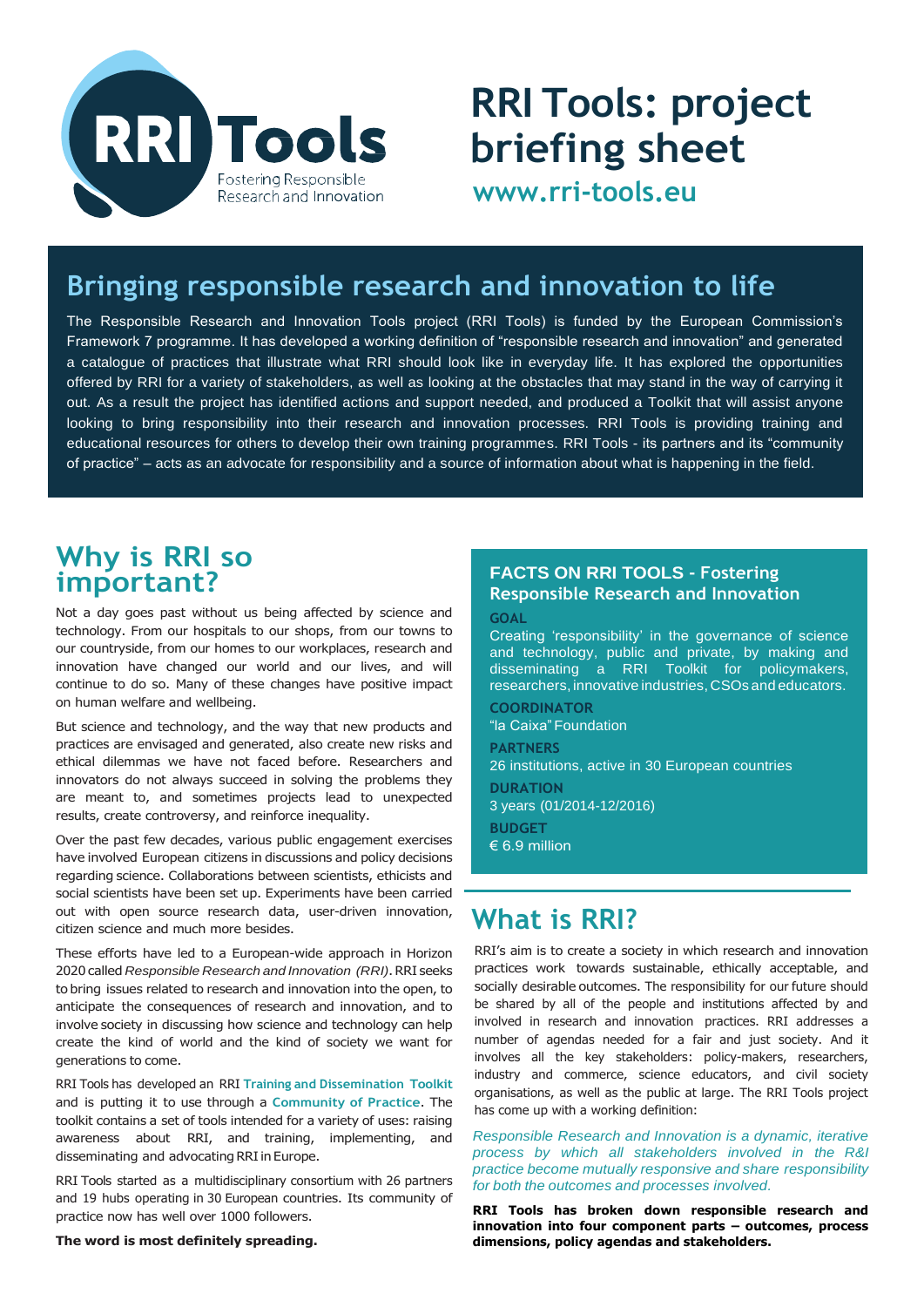# **Outcomes**

**RRI is driven by a focus on the right outcomes. We have developed a simple breakdown of RRI outcomes into three categories:**

| 1. Learning outcomes                                                     | 2. R&I outcomes                                           | 3. Solutions to societal<br>challenges |
|--------------------------------------------------------------------------|-----------------------------------------------------------|----------------------------------------|
| <b>Engaged Publics</b><br>Responsible actors<br>Responsible institutions | Ethically acceptable<br>Sustainable<br>Socially desirable | <b>Seven Grand</b><br>Challenges (EU)  |

### 1. Learning outcomes

RRI should lead to empowered, responsible actors across the whole range of our socio-technical systems (scientists, policymakers, CSOs, businesses and innovators, educators). Structures and organisations involved should provide opportunities and support for actors to be responsible, ensuring that RRI becomes - and remains - a solid and continuous reality.

### 2. R&I outcomes

RRI practices should strive for ethically acceptable, sustainable and socially desirable outcomes. Solutions can be found by opening up science through continuous, meaningful deliberation with societal actors. In the end, incorporating societal voices in R&I will lead to more relevant applications of science.

# **Process dimensions**

**A number of processes are important if RRI outcomes are to be achieved. We have identified eight dimensions and divided them in four clusters.**



### 1. Diversity &inclusion

Diverse and inclusive RRI processes should involve a wide range of stakeholders in the early development of science and technology, both for democratic reasons and to broaden and diversify the sources of expertise and perspectives involved in science. In this respect, inclusive practices should lead to diverse practices. In reverse, diverse practices are more likely to be inclusive.

### 3. Solutions to societal challenges

Today's societies face several challenges. The European Commission has formulated seven 'Grand Challenges' as one of the three main pillars of the Horizon 2020 programme:

#### **Grand Challenges**

- Health, demographic change, and wellbeing;
- Food security, sustainable agriculture and forestry, marine and maritime and inland water research, and the bio-economy;
- Secure, clean and efficient energy;
- Smart, green and integrated transport;
- Climate action, environment, resource efficiency, and raw materials;
- Europe in a changing world inclusive, innovative and reflective societies;
- Secure societies protecting freedom and security of Europe and its citizens.

### 2. Anticipation & reflection

Anticipation means understanding that there will be impacts of research and innovation – intended and otherwise – and making it possible to explore how will they affect different groups and individuals in society. Reflection means thinking about the motivation, purposes and potential implications of R&I, including the uncertainties that are involved with it, and how they are shaping what is being proposed and what is being done.

### 3. Openness &transparency

Openness and transparency are conditions for accountability, liability and thus responsibility. This is an important factor in establishing public trust in R&I. More openness does not automatically lead to more trust. But it allows groups and individuals not normally involved in R&I to make their opinions known, even if they disagree with the researchers and innovators concerned.

### 4. Responsiveness & adaptive change

Responsiveness means being able to take account of what society needs and wants. RRI involves a capacity to change or shape existing routines of thought and behavior, as well as the overlying organizational structures and systems, in response to changing circumstances, new insights and stakeholder and public values.

RRI is about anticipating how decisions about research and innovation might shape our future (i.e., how they impact on both the environment and the society we live in). RRI requires us to reflect on our actions, and be open and transparent about the decisions we make, the actions we take and the impacts these might have. It builds on the belief that science and innovation don't just take place in society, but that they take place for and with society.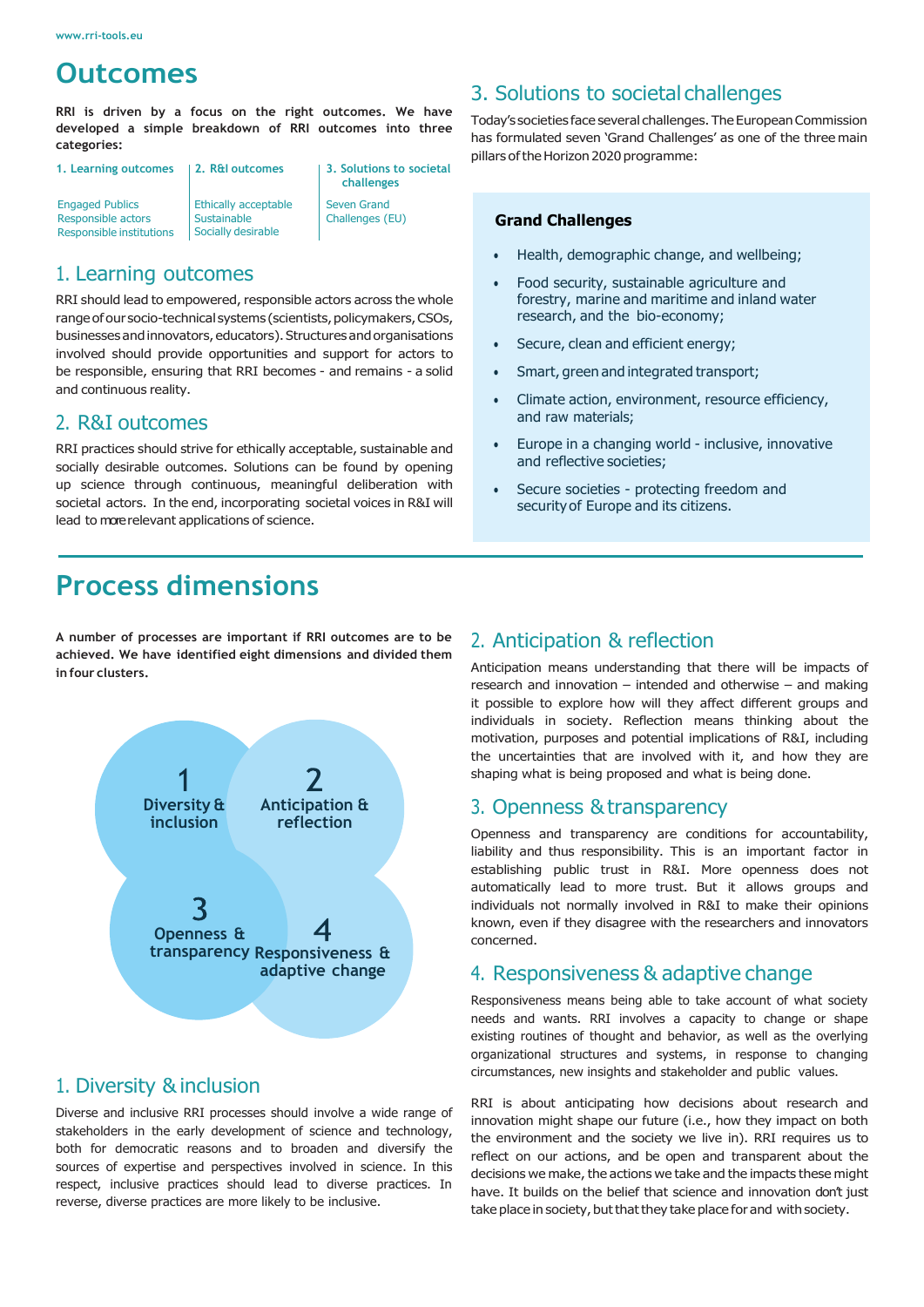# **Policyagendas**

 **The European Commission has identified six powerful policy agendas that each have their own potential to realize responsibility in research and innovation. Taken together they will help to make RRI greater than the sum of its parts, and to ensure that we work together to achieve this.** 



**ETHICS:** Focuses on (1) research integrity: the prevention of unacceptable research and research practices; and (2) science and society: the ethical acceptability of scientific and technological developments.

**GENDER:** Gender equality in RRI is about promoting gender-balanced teams, ensuring gender balance in decision-making bodies, and always considering the gender dimension in research and innovation to improve the quality and social relevance of the results.

**GOVERNANCE:** To reach futures that are both acceptable and desirable, governance arrangements have to be (1) robust and sufficiently adaptable to the unpredictable development of research and innovation (de facto governance); (2) be familiar enough to align with existing practices in research and innovation; (3) share responsibility and accountability among a large variety of actors and provide instruments to foster this shared responsibility.

**OPEN ACCESS:** Addresses issues of accessibility ownership of scientific information. Free and earlier access to scientific work might improve the quality of scientific research and facilitate fast innovation, constructive collaborations among peers and productive dialogue with civil society.

**PUBLIC ENGAGEMENT:** The process of R&I is collaborative and multi actor: all societal actors (researchers, citizens, policymakers, industry, educators, etc.) should work together during the whole research and innovation process in order to align its outcomes to the values, needs and expectations of European society.

**SCIENCE EDUCATION:** Focuses on (1) enhancing the current education process to better equip citizens with the necessary knowledge and skills so they can participate in research and innovation debates; and (2) increasing the number of researchers (promote scientific vocations).

# **Stakeholders: the key players in RRI**

The challenging outcomes and multiple agendas that RRI addresses cannot be tackled without the involvement of key groups of people, in addition to European citizens as a whole. RRI Tools sets out to bring responsible research and innovation to life for five main sets of stakeholders:

#### **1.Policy Makers**

From funders to policy officers, research centre directors and representatives of learned societies; whether at a European, national, or local scale, all those making decisions about the shape of research and innovation belong to this group.

#### **2. Research Community**

Researchers, innovators, research managers, public affairs and communication officers, and all those people involved in the diverse aspects of the Research and Innovation system belong to this group.

#### **3.Education Community**

Teachers, students, science museums staff, families and all those concerned with education at all levels, from elementary schools to postgraduate studies, belong to this group.

#### **4.Business and Industry**

From contractors and SMEs to big transnational companies, if research and innovation are the basis of the business those involved in R&I belong to this group.

#### **5.Civil society organisations**

From individuals to organizations - trades unions, NGOs or the media - civil society wears many hats, all of them crucial to shape the research and innovation our society needs. They make up RRI Tools' final stakeholder group.

#### **Whatabout'fundamental'research?**

Fundamental research is not aimed exclusively at meeting the immediate, material needs of society. The deep insights into the world where we live – from sub- atomic to universal scales, from the micro-biotic to the global environment – are a vital part of human culture. RRI applies to all stages and aspects of research, including fundamental research.